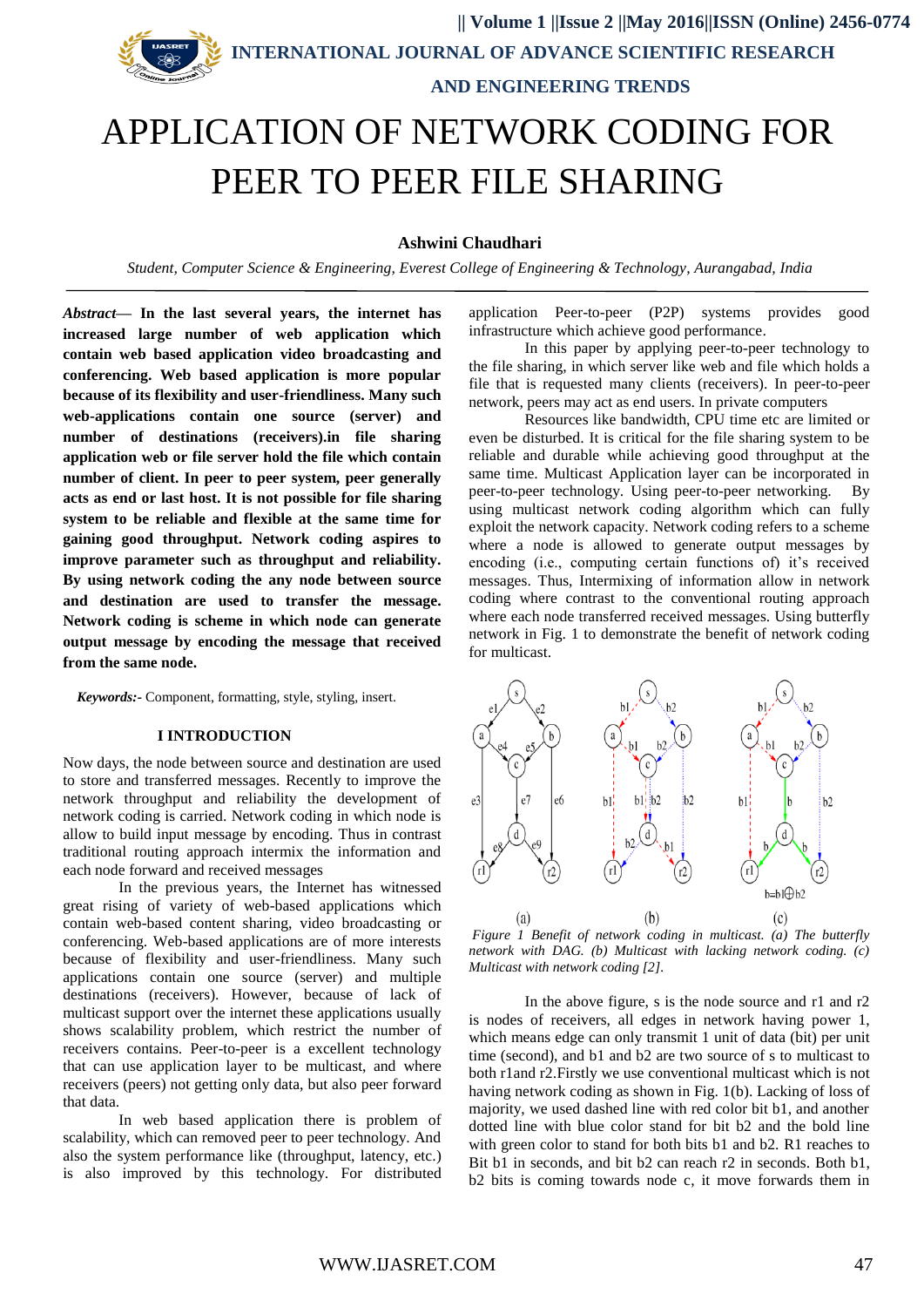

 **INTERNATIONAL JOURNAL OF ADVANCE SCIENTIFIC RESEARCH** 

# **AND ENGINEERING TRENDS**

sequence. Suppose it forwards bit b1 first. Then r1 and r2 get both bits in 4 seconds and 5 seconds sequentially. Now consider Fig. 1(c). When node c receives  $r1$  and  $r2$ , it first mixes then using exclusive OR (XOR) operation. Then it sends the mixed bit b to d node. When nodes r1 or r2 receive the mixed bit, it can recover the exclusive bits b1 and b2 by XO-Ring the mixed bit and the other received bit. This process is done in 4 second. The definition of link c to d throughput  $(\gamma)$  from node c to d is given by

 $\gamma$  = number of node transferred from node c to d inspection duration / Observation duration

Some insufficiency in conventional network that removed in Peer-to-peer (overlay) networks as follows: 1. The topology used in peer to peer network is not permanent 2. Every node is the end host in Peer-to-peer network, so it is easier by using network coding we can easily used the complex operation such as encoding and decoding than storing and forwarding the message.

There are three types in network coding schema useful for routing i.e. uncast, multicast and broadcast, which allow a more proficient data transmission.

## **II LITERATURE REVIEW**

Many network coding ideas given in earlier period on multicast networking as given below:

 2003: Important steps taken toward realistic implementation. Li, Yeung and CAI gives the mathematical model in which mathematical operation such as addition multiplication is given which overcome the problem of complexity.

2005-2006: Important design algorithms published. Sidharth Jaggi, then at Caltech, with Peter Sanders of the University of Karlsruhe in Germany, published lesscomplexity algorithms for manipulative the functions used by each node in a multicast network. The first paper they give stracturised approach for implementing design, the second showed that choosing functions subjectively and separately for each node should work just as well[6][7].

 $\Box$  2005:One of the major issue in the network cost for the connection which solve by linear program in polynomial time in decentralized way[9].

 2006: Uses for wireless networks explored. D.M.Chiu, R.W.Yeung, J.Huang, and B.Fan, gibes the wireless network whose approach is prominently useful[10].

 $\Box$  2014: In peer to peer file sharing liner network coding is develop in which file sharing and good performance is carried out.; Peer-to-Peer File Sharing Based on Network Coding (PPFEED) utilizes grouping networks as its cover topology prototype. But in further linear network shows less performance than grouping network. As a result, PPFEED inherits its great performance when applied network coding and presents its authority compared to other existing peer-topeer file sharing systems. Besides, it achieves higher consistency and resiliency [1].

# **III PROPOSED SYSTEM**

To overcome the drawbacks of Existing system as written above we will go through proposed system, In recent survey, network coding has emerged as promising information theoretically move toward to improve the performance of

peer-to-peer (P2P) networks [4]. It has been widely received and accredited that network coding can theoretically progress the network throughput of multicast network.

The proposed system is explained as following:

1. Architecture defines two modules, one at server side, and another at peer side (Client side). Unlike other P2P distribution networks the server is not source of files in this system.

2. Peers are source of files, which can share files with any peer of another peer

3. Background progress running at peer module participates in P2P sharing activity, which helps other to encoding messages

4. Peer will contact to server for file availability

5. The network cover in a directed graph, in which nodes are peers in the network, and edge, is bandwidth between them.

Peer join/leave is decide by server.

6. Server has database of files, each file is recognized by its checksum. File checksum is the result of a hash function over the file content. This will avoid redundant entry of same file into the database.

7. The server decides routing of message. It will detect sub graphs which resembles with butterfly network [2] into network overlay graph, and inform intermediate nodes to participate. Hence server assists the peers to download the file.

The main aim of this work is to reduce the total number of transmission in multicast network and also to reduce the bandwidth consumption in multicast network using Bit Torrent file sharing protocol, by implementing network coding algorithm. Here the abstract diagram of file sharing between peer-to-peer using network coding algorithms as shown in figure below.



*Figure 2 Abstract Diagram of File Sharing Between Peer to Peer Using Network Coding Algorithm*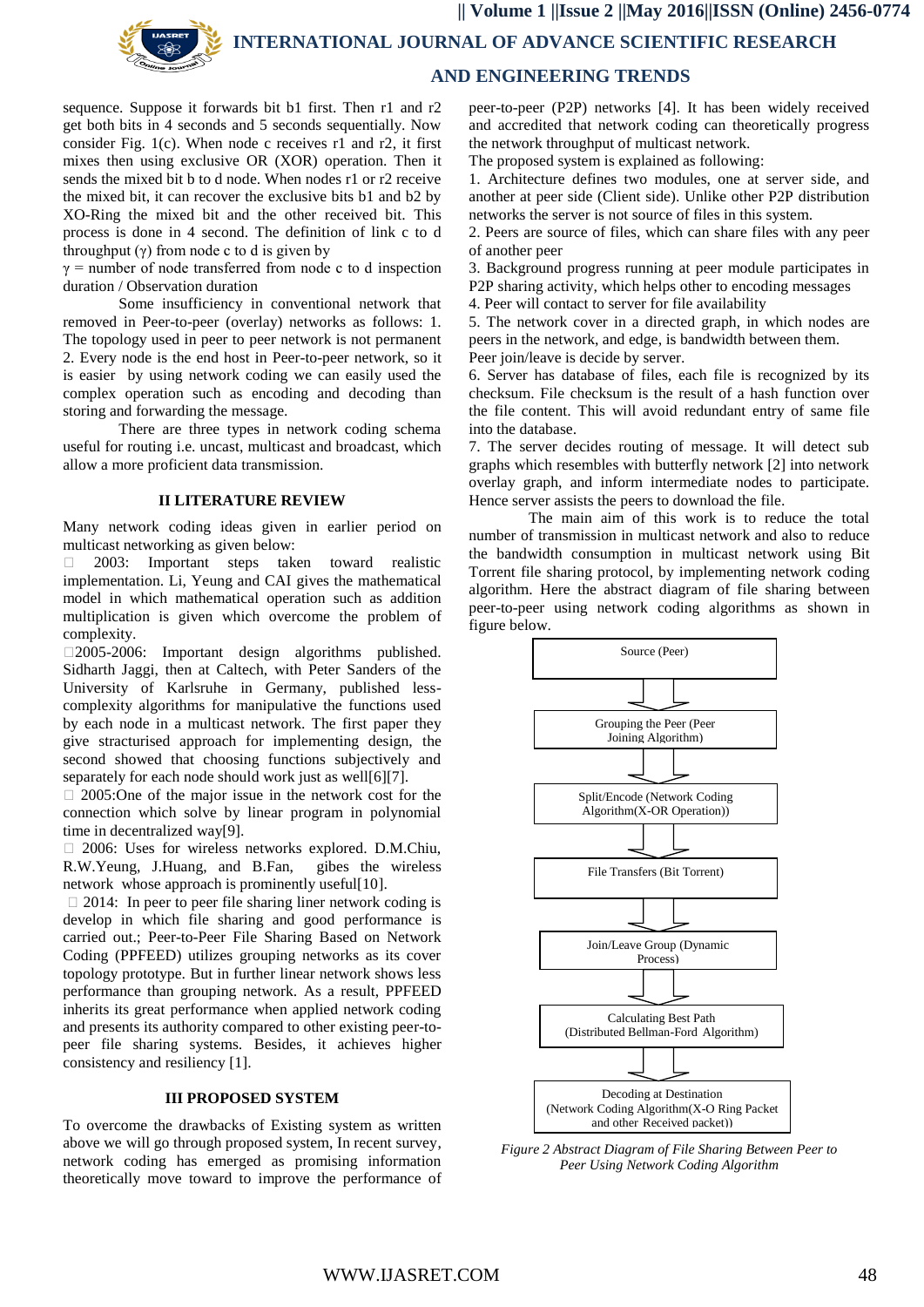**INTERNATIONAL JOURNAL OF ADVANCE SCIENTIFIC RESEARCH** 

# **AND ENGINEERING TRENDS**



*Figure 3 Peer To Peer File Sharing Network*

#### *3.1 Peer Joining:*

Consider the server whose IP is known to all the peer with some address translation service called DSN (Domain Name System).When the peer want to receive hosted file then it send Join request to server, in this process server maintain the counter of the peer.for each group Gi server maintain record Gci to store peer group and gli store the cluster which contain group of peer. Besides, the server maintains a list of existing peers and their individual residue upload bandwidths and IP addresses for each and every group. As more and more peers join the system, it is source consuming to maintain a full list of peers for each group. The server keep record of limited list of peers with largest residue uploaded. Meanwhile, peers send to the server their updated residue upload bandwidths and it timely to update the limited list on the server.

*Table-1: Peer Joining Algorithm* 



After receiving the list of peers, the new peer will connect them and create cover links with them. These peers are called intra-neighbours of the new peer because they are within the same group. In contrast, the neighbours with different groups are called inter-neighbours. The new peer asks one of its intra-neighbours to provide a list of it's interneighbours. When preference the intra-neighbour, greater priority is given to the peer in the same cluster. The new peer then takes the list of peers as its inter-neighbours. The topology of the peer-to-peer network can be considered as a combination of number of unstructured peer-to-peer networks, each of which is composed of the peers within the same group. The topology within one group is randomly as long as it is connected. The only constraint is on the edges between different groups. It is required that each peer is connected to at least k-1 peers in k-1 different groups respectively. Here k is multicast capacity of network. When

More than k-1 peers are connected then the consistency of system in increased.

The pseudo-code for peer joining is listed as Table 1 shows.

Following are two types of peer leaving

- 1. Friendly
- 2. Abruptly (terminating or changing suddenly)

In friendly process, peer is leaving by sending leave request To intra- neighbours and inter-neighbours, so that as and when system required it make changes accordingly.

In opposite to the abruptly leaving, the peer which is leaving is not send any initially message to both inter and intra neighbours.This is because link crash or computer crash.



*Figure 4 Peer details after peer joining and leaving*

## *3.3 Network Coding Algorithm :*

Network coding seen in different routing schema such as uncast, multicast and broadcast for more efficient data transfer. In network coding, any middle node is allowed to not only forward but also combine (code) data packets received from different incoming link. if necessary forwarding system in network coding is referred to as code-and-forward. There are two major streams of network coding. One stream investigates efficient encoding-and-decoding algorithms to increase the data transmission rate while reducing the computational cost and another emphasizes the applications of network coding

# *3.3.1Encoding :*

Network coding in which multicast network where middle nodes perform simple linear operation on incoming packets. The pseudo-code for encoding algorithm is listed as Table 2 shows.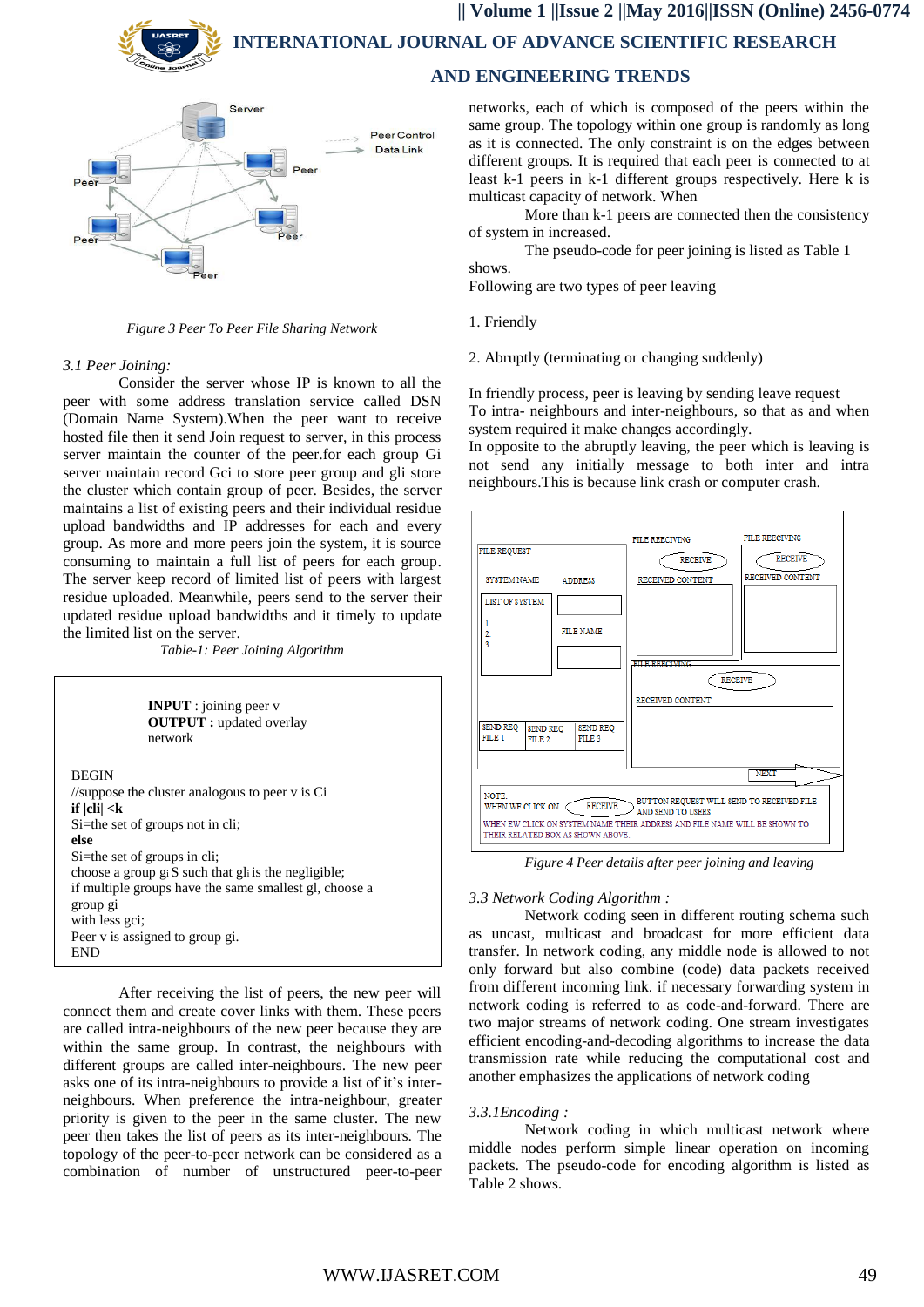

*Table-2: Encoding Algorithm*

**Input :** k (Original Packets M1,M2,……,Mk) **Output:** Anew (Encoded Packet)

1. Consider there are K original packets M1, M2,…, Mk to be delivered from the source to one or more receivers.

2. Each packet contains encoding vector  $A = (\alpha_1, \ldots, \alpha_k)$ and information vector Xi=Σkk=1αkiMk.

3. Assume there are m packets  $(A_1, X_1),..., (A_m, X_m)$  that required to be linearly coded at intermediate node.

4. The node first takes a set of coefficients  $(\beta_1, \ldots, \beta_m)$  in  $GF(2n)$ .

5. To calculates the linear combination  $X_{\text{new}} = \sum_{m=1}^{\infty} \beta_i X_i$ .

6. The new encoding vector Anew is calculated as Anew= (Σmi=1βiαi1, Σmi=1βiαi2,……, Σmi=1βiαin).

## *3.3.2 Decoding :*

The receivers recover the original packets from the linearly combined packets, by solving a system of linear equations over a finite field. The pseudo-code for decoding algorithm is listed as Table 3 shows.

*Table-3: Decoding Algorithm*

 **Input :** Anew (Encoded Packet)  **Output:** k (Original Packets M1,M2,……,Mk)

1. Consider a receiver gets n packets: (A1, X1),..., (An, Xn)

2. The node needs to solve the following n linear equations:

 $X_1 = \sum_{kk=1}^{\infty} a_{1k} M_k$  $X_2 = \sum_{kk=1}^{\infty} \alpha_{2k} M_k$ .

 $X_n = \sum_{kk=1}^{\infty} \alpha_{nk} M_k$ 

. .

3. To successfully recover the original data one needs to have: (1)  $n \ge k$  i.e. the number of the received packets is no less than that of the original packets. (2) All equations are linearly independent

*3.4 Distributed Bellman-Ford Algorithm :*

Distributed Bellman-Ford Algorithm is also known as distance vector algorithm. It is simple and fast (i.e. do not require much extra process time) Distance vector algorithm Can be used for calculating best path (shortest path) in peer to peer network. Time complexity of distributed Bellman-Ford algorithm is O (V E) where V is the number of nodes and E is the number of link which is best complexity. We can find the shortest path from a given source node s to all other nodes [9].

# **IV ADVANTAGES OF PROPOSED SYSTEM**

Following are some advantages for network coding algorithms to peer to peer file sharing.

#### *4.1Throughput*

Throughput is defined as the service given by peer-to-peer network provides per unit time. Here as let different peer-topeer network send the same file, thus throughput can be simply represented by the time consumed by the transmission .Less the time consumed, the more the throughput. Let's start transmitting the file from time 0. Then the consumed time is the time when the peers stop receiving the file, denoted by finish time.

### *4.2 Reliability*

This performance metric is used to assess the ability of the peerto-peer network to overcome errors. Use the number of retransmissions to distinguish this ability. A peer-to-peer network with larger reliability will have a less number of retransmissions, and thus greater throughput. The redundant links can greatly improve the reliability of the peer-to-peer network with little overhead.

# *4.3 Link Stress*

Link stress is defined as the number of copies of the same message transmitted through the same link. It is a performance metric that only used to an overlay network due to the mismatch between the overlay network and the physical network. Use it to estimate the effectiveness of the topology awareness improvement and the efficiency of the peer-to-peer network.

## *4.4 Scalability*

Files are distributed through a peer-to-peer network. With the increase of the network size, the total available bandwidth also increases. By using file sharing between peer-to-peer using networks coding algorithm scalability issue removes.

*4.5 Efficiency* 

The network coding algorithm is deterministic and easy to implement. There is no requirement for peers to collaborate to construct the linear coding scheme on demand. All the peers need is the mapping between different group ID and the encoding function, and this mapping is not change with time. Compared to random network coding, the receiver can always recover the original messages after receiving more different messages and the data dissemination is more efficient as data messages are transmitted through the same overlay link at most once.

#### *4.6 Resilience*

Churn is a common issue in overlay networks. By adding redundant links, the negative effect of churn is eliminated. *4.7Heterogeneity Support* 

In case that links have different link capacities, Peer-to-Peer File Sharing Based on Network Coding can arrange the overlay topology to maximize the utilization of each peer's link capacity.

#### **V FUTURE WORK**

Network coding algorithm having some issue in which when there is two or more source at the same time in multicast network then it become more complex so that multisource multi-sink issue is demanding in network coding algorithms